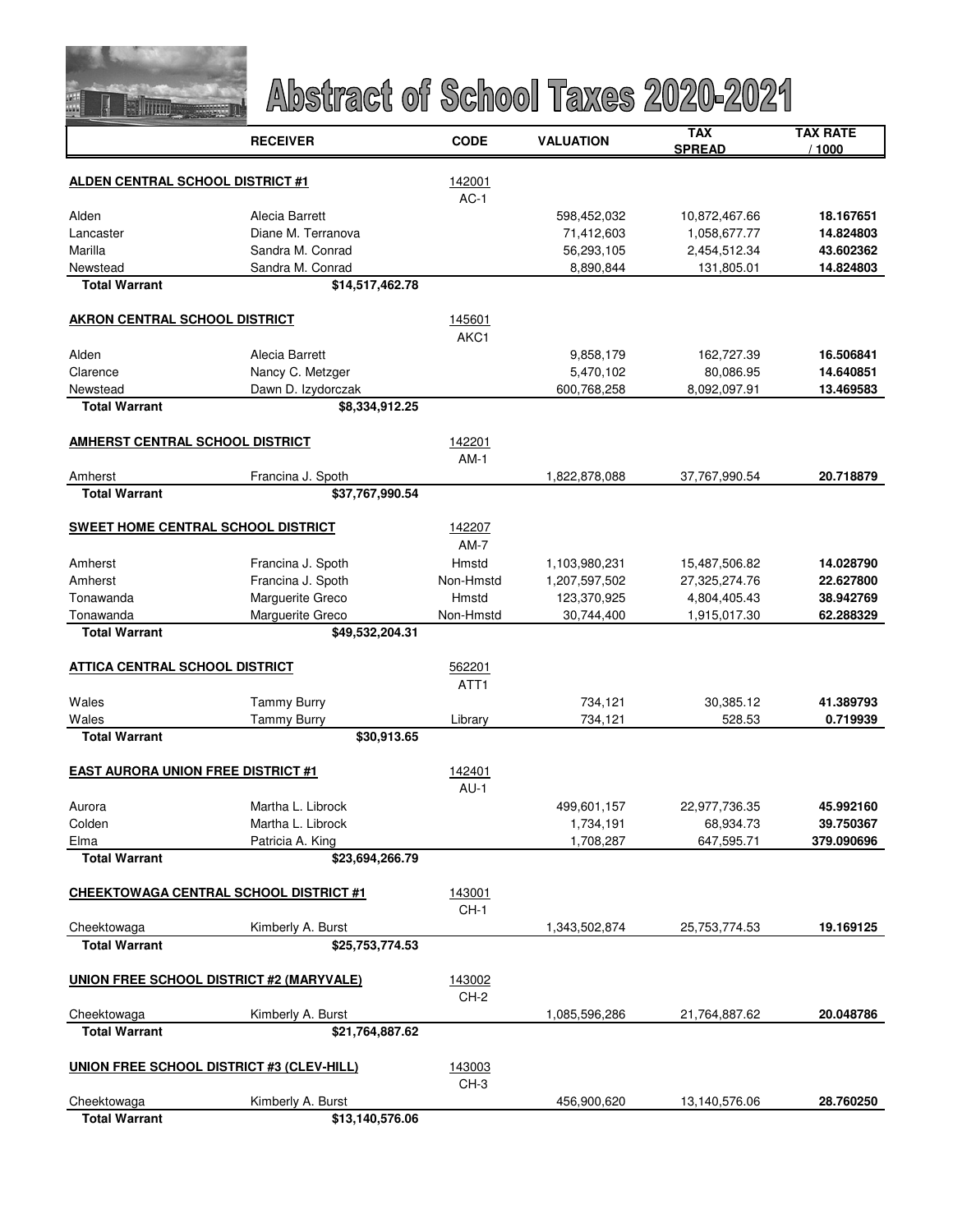

|                                              | <b>RECEIVER</b>                    | <b>CODE</b>      | <b>VALUATION</b>          | TAX<br><b>SPREAD</b> | TAX RATE<br>/ 1000 |
|----------------------------------------------|------------------------------------|------------------|---------------------------|----------------------|--------------------|
|                                              |                                    |                  |                           |                      |                    |
| <b>UNION FREE SCHOOL DISTRICT #9 (SLOAN)</b> |                                    | 143009           |                           |                      |                    |
|                                              |                                    | CH-9             |                           | 14,475,965.21        | 33.223031          |
| Cheektowaga<br>West Seneca                   | Kimberly A. Burst<br>Amy M. Kobler |                  | 435,720,787<br>12,514,512 | 958,580.87           | 76.597543          |
| <b>Total Warrant</b>                         | \$15,434,546.08                    |                  |                           |                      |                    |
| <b>CLARENCE CENTRAL SCHOOL DISTRICT</b>      |                                    | 143201           |                           |                      |                    |
|                                              |                                    | CLC1             |                           |                      |                    |
| Amherst                                      | Francina J. Spoth                  |                  | 114,829,614               | 1,618,980.55         | 14.098981          |
| Clarence                                     | Nancy C. Metzger                   |                  | 3,329,933,784             | 46,438,633.85        | 13.945813          |
| Lancaster                                    | Diane M. Terranova                 |                  | 71,985,416                | 923,597.36           | 12.830340          |
| Newstead                                     | Dawn D. Izydorczak                 |                  | 148,228,941               | 1,901,788.13         | 12.830073          |
| <b>Total Warrant</b>                         | \$50,882,999.89                    |                  |                           |                      |                    |
| <b>SPRINGVILLE-GRIFFITH INSTITUTE</b>        |                                    | 143801           |                           |                      |                    |
|                                              |                                    | CNC <sub>1</sub> |                           |                      |                    |
| Aurora                                       | Martha L. Librock                  |                  | 902,176                   | 46,102.93            | 51.101924          |
| Boston                                       | Darlene G. Schweikert              |                  | 51,659,315                | 1,023,803.68         | 19.818375          |
| Colden                                       | Darlene G. Schweikert              |                  | 77,274,233                | 3412945.01           | 44.166663          |
| Collins                                      | Darlene G. Schweikert              |                  | 37,266,769                | 1,107,850.19         | 29.727562          |
| Concord                                      | Darlene G. Schweikert              |                  | 235,932,076               | 10,130,878.75        | 42.939811          |
| Sardinia                                     | Darlene G. Schweikert              |                  | 25,436,333                | 819,173.52           | 32.204859          |
| <b>Total Warrant</b>                         | \$16,540,754.08                    |                  |                           |                      |                    |
| <b>DEPEW UNION FREE SCHOOL</b>               |                                    | 143007           |                           |                      |                    |
|                                              |                                    | <b>DUFC</b>      |                           |                      |                    |
| Cheektowaga                                  | Kimberly A. Burst                  |                  | 572,238,728               | 12,451,450.64        | 21.759189          |
| Lancaster                                    | Diane M. Terranova                 |                  | 333,986,230               | 6,031,833.73         | 18.060127          |
| <b>Total Warrant</b>                         | \$18,483,284.37                    |                  |                           |                      |                    |
| <b>EDEN CENTRAL SCHOOL DISTRICT #1</b>       |                                    | 144001           |                           |                      |                    |
|                                              |                                    | $EC-1$           |                           |                      |                    |
| Boston                                       | <b>Emily Hawkins</b>               |                  | 116,891,250               | 2,551,841.42         | 21.830902          |
| Concord                                      | <b>Emily Hawkins</b>               |                  | 5,754,610                 | 272,194.70           | 47.300286          |
| Eden                                         | <b>Emily Hawkins</b>               |                  | 342,309,198               | 10,997,880.04        | 32.128497          |
| Evans                                        | Lynn M. Krajacic                   |                  | 48,956,752                | 1,082,650.18         | 22.114420          |
| <b>North Collins</b>                         | <b>Emily Hawkins</b>               |                  | 10,851,776                | 260,260.79           | 23.983244          |
| <b>Total Warrant</b>                         | \$15,164,827.13                    |                  |                           |                      |                    |
| <b>FRONTIER CENTRAL SCHOOL DISTRICT #4</b>   |                                    | 144804           |                           |                      |                    |
|                                              |                                    | $FR-4$           |                           |                      |                    |
| Eden                                         | Catherine A. Rybczynski            |                  | 1,176,925                 | 29,280.00            | 24.878391          |
| Hamburg                                      | Catherine A. Rybczynski            |                  | 1,429,527,809             | 42,344,733.69        | 29.621483          |
| <b>Total Warrant</b>                         | \$42,374,013.69                    |                  |                           |                      |                    |
| <b>GRAND ISLAND CENTRAL SCHOOL DISTRICT</b>  |                                    | 144601           |                           |                      |                    |
|                                              |                                    | GIC <sub>1</sub> |                           |                      |                    |
| Grand Island                                 | Patricia A. Frentzel               |                  | 1,777,775,475             | 35,160,601.57        | 19.777864          |
| <b>Total Warrant</b>                         | \$35,160,601.57                    |                  |                           |                      |                    |
| <b>GOWANDA CENTRAL SCHOOL DISTRICT</b>       |                                    | 047201           |                           |                      |                    |
|                                              |                                    | GOC1             |                           |                      |                    |
| Collins                                      | <b>Community Bank</b>              |                  | 92,356,965                | 2,058,644.69         | 22.290086          |
| Collins                                      | <b>Community Bank</b>              | Library          | 92,356,965                | 31,169.55            | 0.337498           |
| <b>North Collins</b>                         | <b>Community Bank</b>              |                  | 19,632                    | 320.50               | 16.325133          |
| <b>North Collins</b>                         | <b>Community Bank</b>              | Library          | 19,632                    | 4.85                 | 0.247182           |
| <b>Total Warrant</b>                         | \$2,090,139.59                     |                  |                           |                      |                    |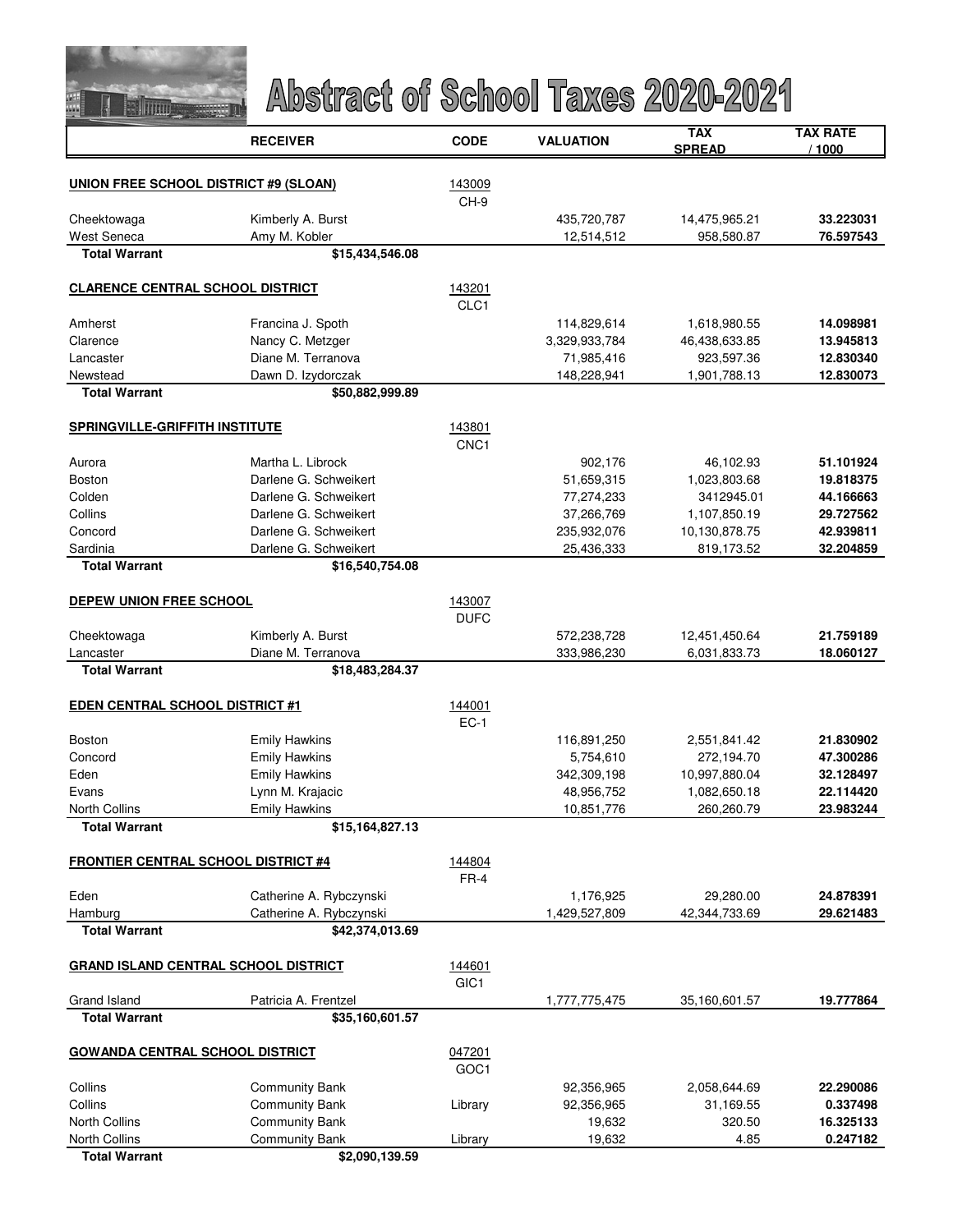

|                                             | <b>RECEIVER</b>                                 | <b>CODE</b>      | <b>VALUATION</b>         | TAX                       | <b>TAX RATE</b> |
|---------------------------------------------|-------------------------------------------------|------------------|--------------------------|---------------------------|-----------------|
|                                             |                                                 |                  |                          | <b>SPREAD</b>             | / 1000          |
| <b>HAMBURG CENTRAL SCHOOL DISTRICT</b>      |                                                 |                  |                          |                           |                 |
|                                             |                                                 | 144801<br>$HC-1$ |                          |                           |                 |
| Boston                                      | Catherine A. Rybczynski                         |                  | 300,034,862              | 6,670,095.72              | 22.231069       |
| Eden                                        | Catherine A. Rybczynski                         |                  | 6,376,654                | 208,627.68                | 32.717422       |
| Hamburg                                     | Catherine A. Rybczynski                         |                  | 724,175,993              | 28,218,834.12             | 38.966818       |
| <b>Orchard Park</b>                         | Catherine A. Rybczynski                         |                  | 95,655,105               | 3,567,057.78              | 37.290825       |
| <b>Total Warrant</b>                        | \$38,664,615.30                                 |                  |                          |                           |                 |
|                                             |                                                 |                  |                          |                           |                 |
| <b>HOLLAND CENTRAL SCHOOL DISTRICT</b>      |                                                 | 145001           |                          |                           |                 |
|                                             |                                                 | HDC1             |                          |                           |                 |
| Aurora                                      | Martha L. Librock                               |                  | 5,818,093                | 237,729.18                | 40.860327       |
| Colden                                      | Jill Zientek                                    |                  | 48,841,655               | 1,731,510.81              | 35.451518       |
| Concord                                     | Jill Zientek                                    |                  | 304,886                  | 9,990.32                  | 32.767391       |
| Holland                                     | <b>Jill Zientek</b>                             |                  | 222,397,889              | 3,620,040.27              | 16.277314       |
| Sardinia                                    | <b>Jill Zientek</b>                             |                  | 28,844,882               | 704,626.04                | 24.428113       |
| Wales                                       | Jill Zientek                                    |                  | 29,483,930               | 942,423.96                | 31.963987       |
| <b>Total Warrant</b>                        | \$7,246,320.58                                  |                  |                          |                           |                 |
| <b>IROQUOIS CENTRAL SCHOOL DISTRICT #1</b>  |                                                 |                  |                          |                           |                 |
|                                             |                                                 | 144201<br>IRC1   |                          |                           |                 |
| Aurora                                      | Martha L. Librock                               |                  | 20,801,062               | 952,786.51                | 45.804705       |
| Elma                                        | Patricia A. King                                |                  | 55,336,482               | 20,967,087.21             | 378.901702      |
| Lancaster                                   | Diane M. Terranova                              |                  | 15,122,955               | 213,327.94                | 14.106234       |
| Marilla                                     | Dawn Pearce                                     |                  | 130,197,040              | 5,332,684.45              | 40.958569       |
| Wales                                       | Melinda Eaton                                   |                  | 92,975,566               | 3,589,371.56              | 38.605536       |
| <b>Total Warrant</b>                        | \$31,055,257.67                                 |                  |                          |                           |                 |
|                                             |                                                 |                  |                          |                           |                 |
| <b>LANCASTER CENTRAL SCHOOL DISTRICT #1</b> |                                                 | 145201           |                          |                           |                 |
|                                             |                                                 | $LC-1$           |                          |                           |                 |
| Cheektowaga                                 | Kimberly A. Burst                               |                  | 369,610,098              | 6,325,115.80              | 17.112941       |
| Elma                                        | Patricia A. King                                |                  | 678,826                  | 266,317.45                | 392.320641      |
| Lancaster                                   | Diane M. Terranova                              |                  | 3,557,731,263            | 50,333,437.09             | 14.147622       |
| <b>Total Warrant</b>                        | \$56,924,870.34                                 |                  |                          |                           |                 |
|                                             |                                                 |                  |                          |                           |                 |
|                                             | <b>LAKE SHORE CENTRAL EVANS-BRANT SCHOOLS</b>   | 144401           |                          |                           |                 |
| <b>Brant</b>                                | Barbara Daniel                                  | LSC <sub>1</sub> |                          |                           | 19.696844       |
| Eden                                        |                                                 |                  | 95,522,357               | 1,881,488.96<br>72,353.54 | 27.129615       |
|                                             | Lynn M. Krajacic                                |                  | 2,666,958<br>864,789,354 |                           | 18.673631       |
| Evans<br><b>Total Warrant</b>               | Lynn M. Krajacic<br>\$18,102,599.79             |                  |                          | 16,148,757.29             |                 |
|                                             |                                                 |                  |                          |                           |                 |
|                                             | <b>NORTH COLLINS CENTRAL SCHOOL DISTRICT #1</b> | 145801           |                          |                           |                 |
|                                             |                                                 | NCC1             |                          |                           |                 |
| Brant                                       | Lock Box                                        |                  | 27,158,912               | 562,482.77                | 20.710799       |
| Collins                                     | Lock Box                                        |                  | 6,778,558                | 197,085.05                | 29.074775       |
| Concord                                     | Lock Box                                        |                  | 27,549,437               | 1,156,990.92              | 41.996899       |
| Eden                                        | Lock Box                                        |                  | 615,891                  | 17,569.02                 | 28.526184       |
| Evans                                       | Lynn M. Krajacic                                |                  | 6,054,586                | 118,881.28                | 19.634915       |
| <b>North Collins</b>                        | Lock Box                                        |                  | 164,768,131              | 3,508,605.86              | 21.294202       |
| <b>Total Warrant</b>                        | \$5.561.614.90                                  |                  |                          |                           |                 |